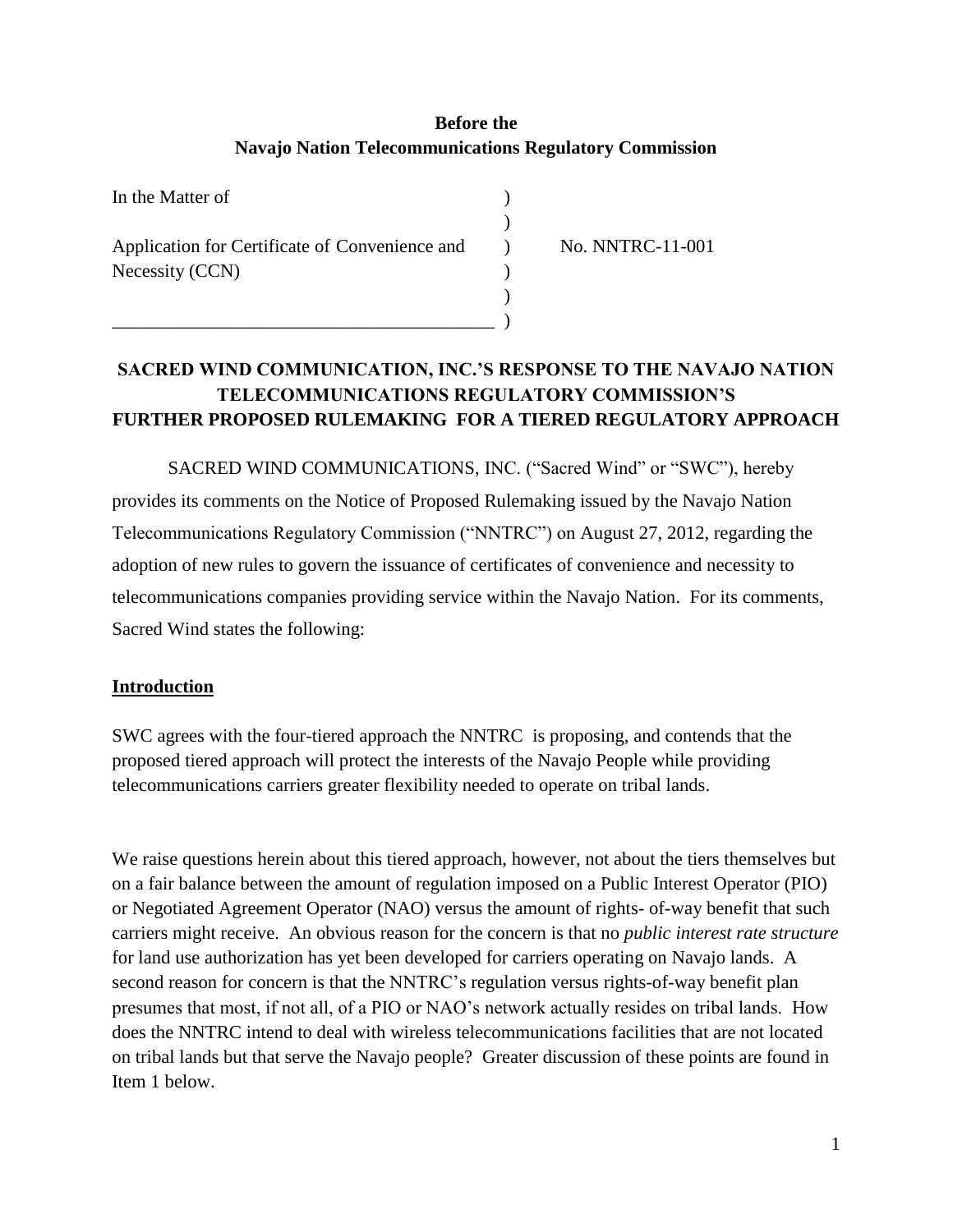Specific responses:

1. "Are there any reasons to treat different technologies differently from a regulatory perspective?" (Section II.2, pg 8)

No, the most effective and fair regulatory measures attempted by federal and state regulatory jurisdictions have avoided governmental handicapping of one technology over another. New Mexico and federal law, for example, advocate telecommunications regulations and laws promulgated in a technology-neutral manner.<sup>1</sup>

However, because the NNTRC proposes a special *public interest rate structure* for PIO and NAO carriers, affected carriers may view that the NNTRC is inexorably tying regulation to a type of technology.<sup>2</sup> For example, it may be relatively uncomplicated to balance regulation of a "last mile" landline carrier with the benefits derived from a special *public interest rate structure,* but it will be hugely difficult to balance PIO or NAO levels of regulation with any public interest rate structure of a carrier that can provide services to the Navajo Nation from facilities that are mainly off tribal lands. In other words, the added cost of regulation may not be offset by a consequential reduction in land use authorization costs for such carriers. In such cases, where much of a carrier's network facilities are located off of Navajo lands, the NNTRC's proposed *public interest rate structure* should not be portrayed as a trade-off to regulation, but as an inducement to build further infrastructure on Navajo lands.

In that the current Navajo Nation and Bureau of Indian Affairs (BIA) land use processes function as a serious impediment to serving the Navajo people, a substantial *public interest rate structure* is just one step to building a significant inducement to serve the Navajo people. The second step, just as importantly, is of course, to vastly improve the land use authorization processes, including the 164 SAS process.

The better distinguishing criterion in the formulation of NNTRC regulation can and should be one that is based on whether or not a telecommunications carrier primarily or majorly serves the Navajo people. SWC agrees that the service categories proposed in the four tiers (less than or more than 50 customers served; less than or more than \$100,000 gross revenues) satisfy the need

 $\overline{a}$ <sup>1</sup> See *Telecommunications Act of 1996*, Pub. L. No. 104-104, 110 Stat. 56 (1996) (to be codified at 47 U.S.C. § 609 et. seq.) (stating that the Act seeks to in part "encourage the rapid deployment of new telecommunications technologies") and *New Mexico Telecommunications Act*, N.M. STAT. § 63-9A-2 (1978).

 $2^{2}$  SWC understands that the Navajo Nation has the sovereign right to exclude non-Indians from its reservation under the Treaty of 1868. The overriding interest of the Navajo Nation in this CCN process is to set conditions for entry by telecommunications companies, and that the NNTRC is exercising this regulatory authority through the CCN process properly. However, there should be understood a needed balance involving the sovereign rights of the Navajo Nation, the personal and professional developmental needs of the Navajo people, and the business drivers of any interested telecommunications companies.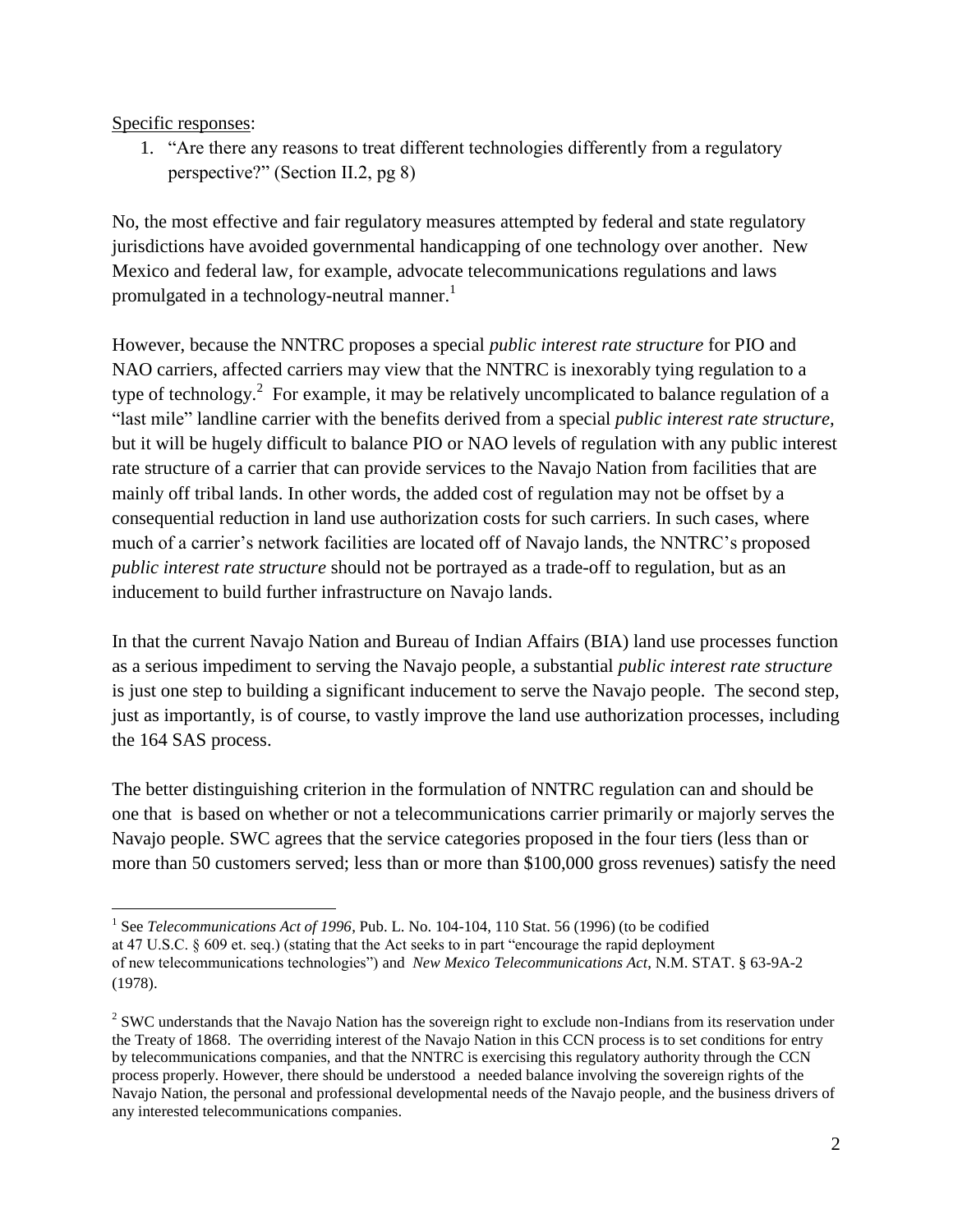to distinguish carriers that serve the Navajo people as part of their mission from those who reach fewer Navajo customers merely as incidental to their main business.

As just one example of the importance of the above, the distinction of serving the Navajo people was never made in either the BIA or the Navajo Nation Land Department's consideration of SWC's petition to install a fiber optic cable in the Upper Fruitland area which would have served no more than 500 Navajo households. SWC has spent over \$480,000 in following both governmental entities' processes and still is unable to install that facility unless it pays tens of thousands of dollars more for an easement fee to the Navajo Nation and the BIA. The monies SWC has already spent on that project far exceed what is practical and reasonable for capital expenditures on any customers who would subscribe to basic telephone and broadband services. Such expenditures and timely processes on tribal lands have already prompted the New Mexico Public Regulation Commission to penalize SWC, claiming that SWC's investments on Navajo lands are "imprudent."<sup>3</sup>

While a special *public interest rate structure* for SWC's future facilities on Navajo lands will be greatly helpful and appreciated, how can the rate structure compensate for a land use authorization process that is already too lengthy and expensive to warrant further growth?

**Recommendation:** The NNTRC must do all possible, working with the Navajo Nation Office of the President & Vice President, the Navajo Nation Tribal Council, and the BIA, to improve the land use authorization processes that hinder telecommunications development on tribal lands.

#### 2. Filings of Public Interest Operator (PIO)

 $\overline{a}$ 

SWC qualifies as a PIO and would be required to file an annual service plan and report, as also pursuant to the FCC's USF/CAF Order,<sup>4</sup> SWC has no objection to filing an annual report and wishes to make available all information that will be helpful to the NNTRC in meeting its public interest objectives.

SWC, however, seeks modification of, or direction from the NNTRC on facilities-specific data it is requesting. It is the one item listed in Section II.A.3 of the NNTRC Report and Order that SWC finds extremely difficult to provide on a system-wide basis.

<sup>3</sup> *In the Matter of the Application of Sacred Wind Communications, Inc. for Approval of Initial Rates, Terms, and Conditions of Service and for support from the New Mexico Rural Universal Service Fund And Petition for Variance from Commission Rules,* Case No. 10-00315-UT, Amended and Restated Final Order Partially Adopting Certification of Stipulation (N.M.P.R.C. issued July 26, 2012).

<sup>4</sup> *In the Matter of Connect America Fund*, WC Docket No. 10-90 et al., Report and Order and Further Notice of Proposed Rulemaking, 26 FCC Rcd 17663, ¶ 637 (2011).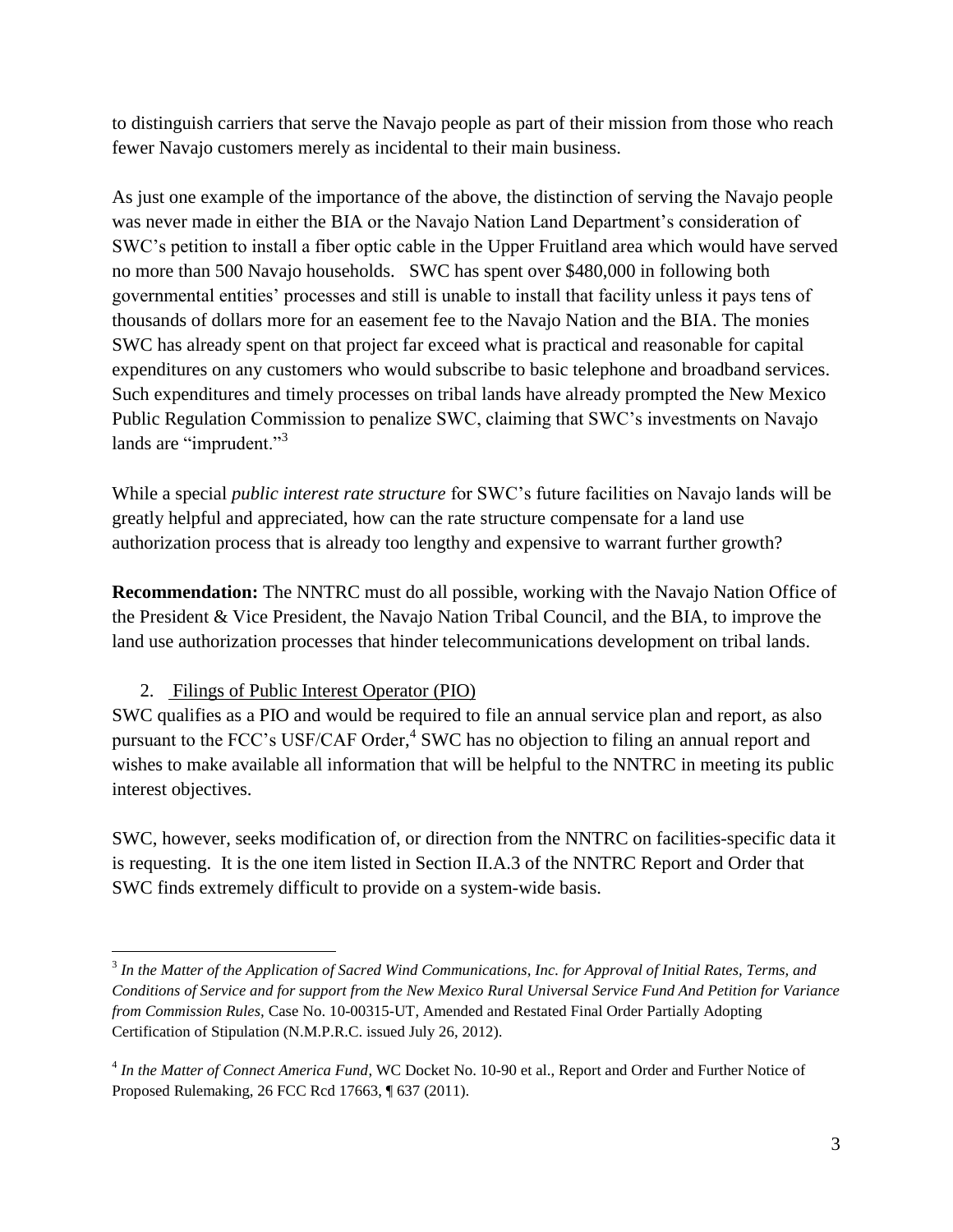All Eligible Telecommunications Carriers (ETCs) operating on Navajo lands will have some of their facilities that provide capacity or other functions supporting the greater network that do not directly serve a specific community of customers. Most of those ETCs will have also facilities in this category *off* of Navajo lands that serve Navajo customers. It is doubtful that any ETC organizes its customer accounts by a given facility beyond the Central Office (at which point telecommunications account numbers are assigned), and it would therefore incur an expensive and time consuming amount of work to identify and track customers served from a single outside plant facility. Measuring the amount of revenue generated from each telecommunications facility on Navajo lands would be nearly impossible. Keeping separate books and records for Navajo facilities as would be required by the CCN would be equally difficult.

The one exception to this facilities-specific data gathering may be single wireless communications sites that act as a segment of the "last mile," which can be isolated to measure the number of customers that can be, or are served from that wireless site. In that much of SWC's fixed wireless tower infrastructure is located off of tribal lands, measuring the amount of traffic or revenue on segments of its network that *are* located on tribal lands may not be helpful to the NNTRC. For example, the larger towers atop Gibson Peak and Mt. Powell, the only backhaul towers located on tribal lands of SWC's backhaul tower network, provide capacity to many Navajo customers in multiple wire centers and some nontribal customers in nearby ranch or other unincorporated communities who are distinguished on our accounts only by their tribal or state tax code. That capacity is then transmitted to broadband loop carrier cabinets that are equally hard to track by customer account.

As an alternative, SWC can, however, provide some detail on its facilities and associated revenues on some wireless sites where there is a clear "last mile" linkage of a tribally located facility to a set group of customers. For example, revenue calculations can be made for an aggregation site (relay tower) at Tohajiilee that specifically serves a HUD community. *Such information, though, would be highly proprietary and confidential and could never be shared with any party beyond the NNTRC*. Such telecommunications facilities that are directly identified with a specific grouping of Navajo customers represent only a small portion of SWC's total network.

It would be far more beneficial for the NNTRC to annually require a total Navajo customer count and total network revenues from Navajo customers rather than a breakdown by facility. The only practical way of establishing a linkage between a telecommunications facility and revenues generated from that facility would be by way of an estimation from the company *at* the time of its seeking rights-of-way, colocation or easement authorization when that facility has yet to be integrated with the rest of the network. But, even so, an estimation of revenues generated from a facility that is not specifically and clearly a component of the "last mile" would be virtually impossible. Additionally, to track customer numbers and revenues by each facility on an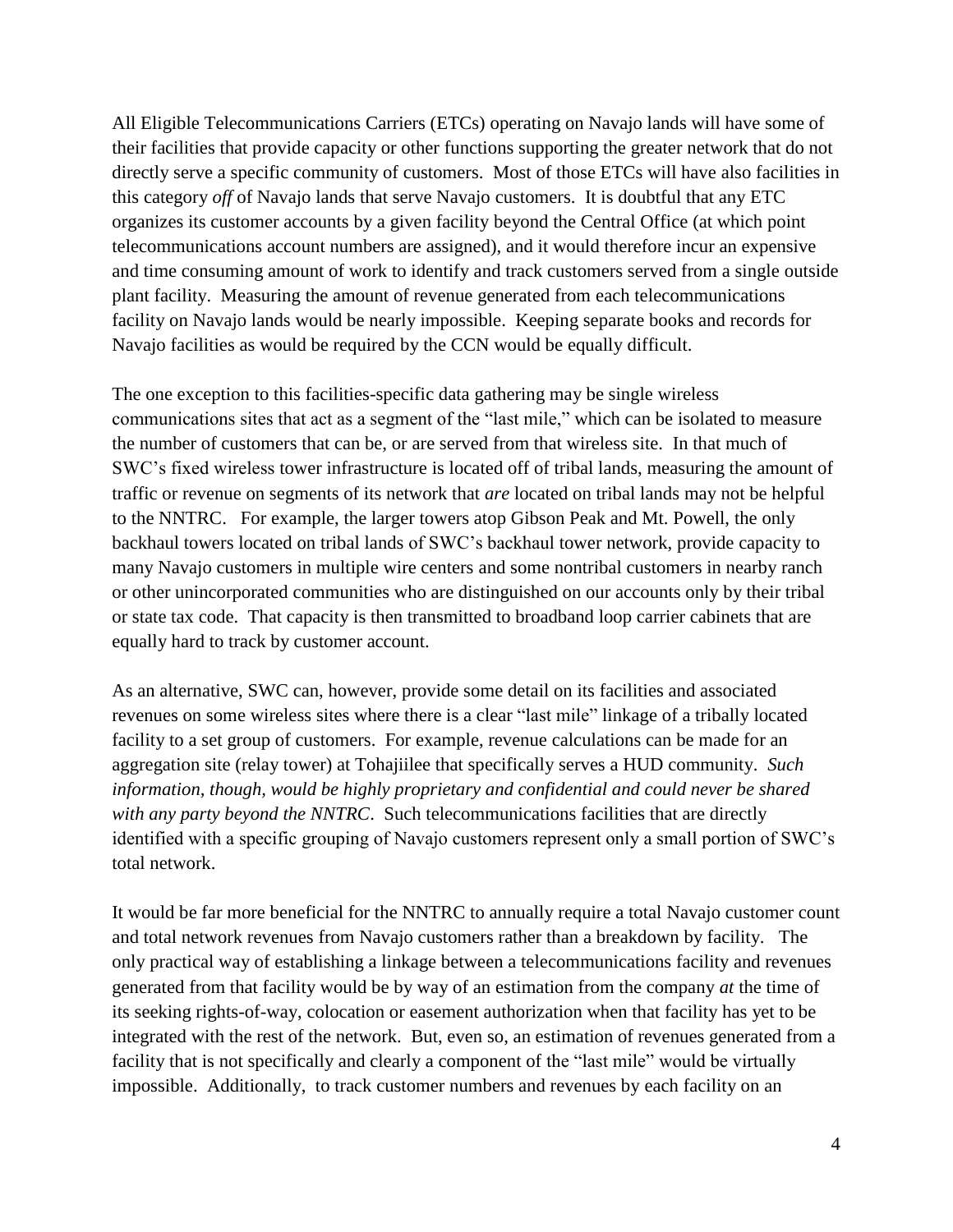ongoing basis would require an expensive and time consuming reorganization of an ETC's engineering, service ordering, billing, and accounting systems.

**Recommendation**: A far better structure for regulation of PIOs and NAOs, and structure of the *public interest rate,* would be based on whether or not the carrier and its facilities will primarily or majorly serve Navajo customers and whether or not such facility would function as a "middle mile" or "last mile" facility, or other determination that differentiates a rights-of-way price based on the volume of customers to be served.

## 3. Clarification of General Operator filing

As an ETC and regulated Incumbent Local Exchange Carrier ("ILEC"), SWC provides regulated telecommunications services on Tribal and some nontribal lands. Accordingly, SWC fits the description of a PIO in the NNTRC's Report and Order. SW Telesolutions ("Telesolutions") is affiliated with SWC, both operating under one holding company, and provides unregulated services, mainly Internet and long distance, to its customers. Telesolutions actually purchases broadband capacity from SWC and then provides services that are subject to minimal regulation by state or federal jurisdictions. On a cursory review of the report and Order's Section II.A.2, Telesolutions would appear to fit the description of a General Operator ("GO"), but actually fails to meet two principal criteria: it does not build its own outside plant facilities and it does not and cannot provide E-911 service, which is a regulated service. SWC must conclude, therefore, that the NNTRC does not intend to include Internet service providers in its tiered regulatory approach.

**Recommendation:** Because SWC believes that the NNTRC would be ill-served if denied broadband-related information from the telecommunications carriers that operate on Navajo lands, SWC recommends that broadband-related information be either included in the ETC's annual report and service plan, *or in a separate, nonregulatory and easily processed vehicle required of the Internet service provider.* That information would include the customer and network expansion information that would help the Navajo Nation determine its standing in terms of broadband availability, subscription, and future planning.

SWC offers to include such broadband-related information as an attachment to its PIO annual report and service plan only if it is understood that its holding company's or affiliate's unregulated services remain unregulated and that such information would be treated as highly proprietary and confidential as well.

4. Other issues:

Though not included in the request for further comment, a few other items already discussed in the NNTRC's Report and Order merit further consideration: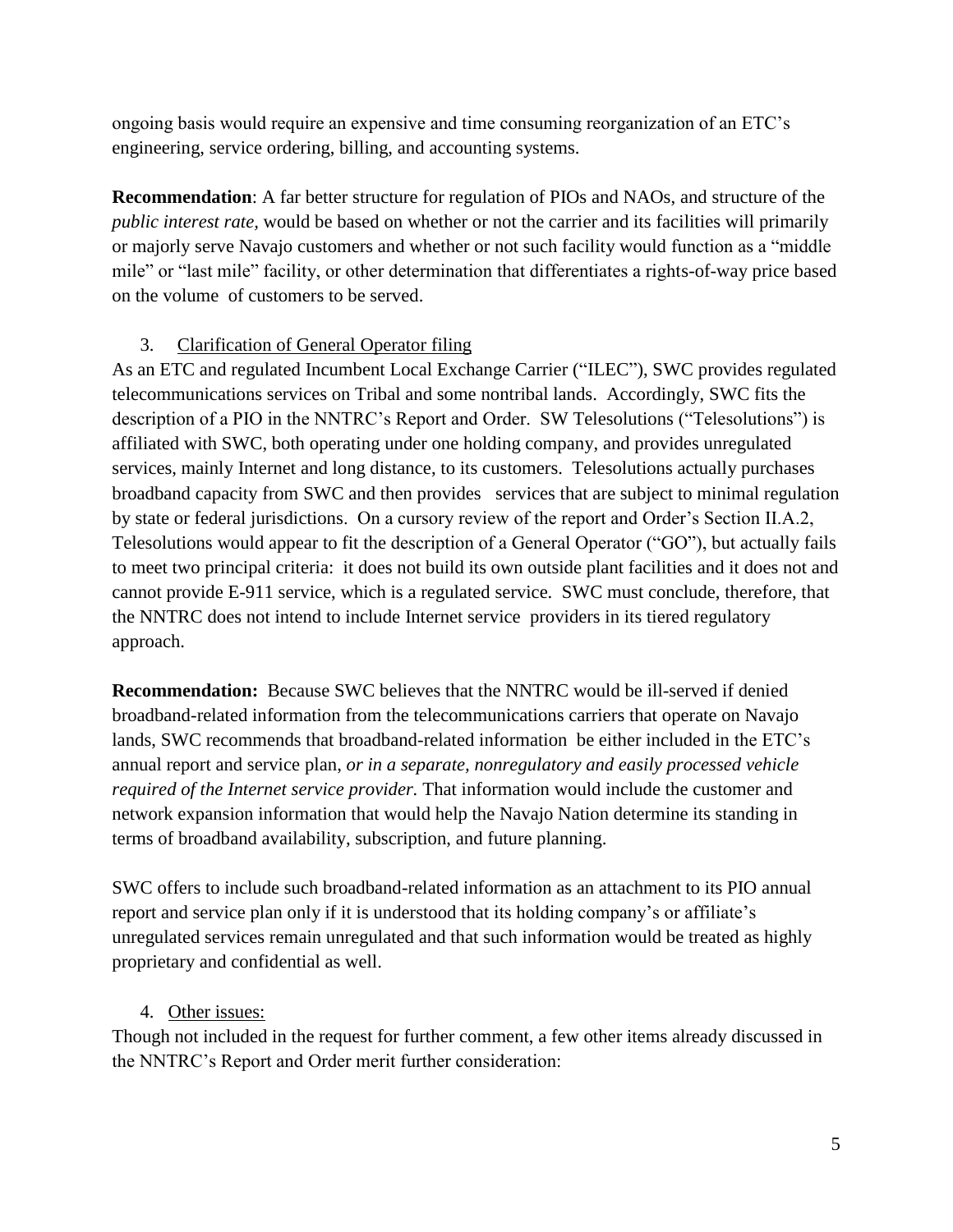a) Commenting on the NNTRC's responses in Section I.B. 6  $\& 7$ , SWC agrees with the NNTRC's findings in paragraph 6 and its comments in paragraph 7, but seeks specific direction from the NNTRC as to how it intends to deal with customer complaint procedures that ETCs are currently subjected to by their state regulatory commissions. SWC's chief concern in this regard is driven by its desire to avoid customer confusion if it is required both by the New Mexico Public Regulation Commission ("NMPRC")<sup>5</sup> and the NNTRC to have included in our billing statements information regarding both Commissions' customer complaint offices. SWC certainly wants to avoid situations that may appear on their surface racially segregated if a Navajo customer were inadvertently to call the NMPRC and not the NNTRC.

**Recommendation:** SWC recommends to the NNTRC that ETCs include only their state commission's customer complaint information in their monthly billing statements (since that remains a legal requirement of them) until such time as the NNTRC arranges with the state commission to assume for itself that responsibility and so remove from state commission's rules the current requirement that the ETCs must comply with the state's customer complaint provisions in *all* areas of their service territories.

- b) With respect to the information sought by the NNTRC for its CCN filing and in the required annual report and service plans, SWC respectfully asks the NNTRC what is its timelines for submission of such information?
- c) With respect to the information sought by the NNTRC for its CCN filing and in the required annual report and service plans, SWC also asks the NNTRC when does it intend to complete its process and standards for receipt, review and safeguard of highly proprietary and confidential information that ETCs will be required to provide?

SWC is ready to file its CCN documents and is working toward satisfying the NNTRC's annual report and service plan requirements, but must wait until adequate provisions are made and assurances are given to safeguard such proprietary and confidential information.

**Recommendation:** SWC realizes that the NNTRC is currently working on its schedules for CCN filings and for establishment of various regulatory procedures and can certainly wait for those to be completed. It urges the NNTRC, though, to establish and enforce the most stringent safeguards for carriers' proprietary and confidential information, lest it lose credibility in the early stages of its new regulatory life.

 5 17.11.8.11 NMAC (July 1, 1999).